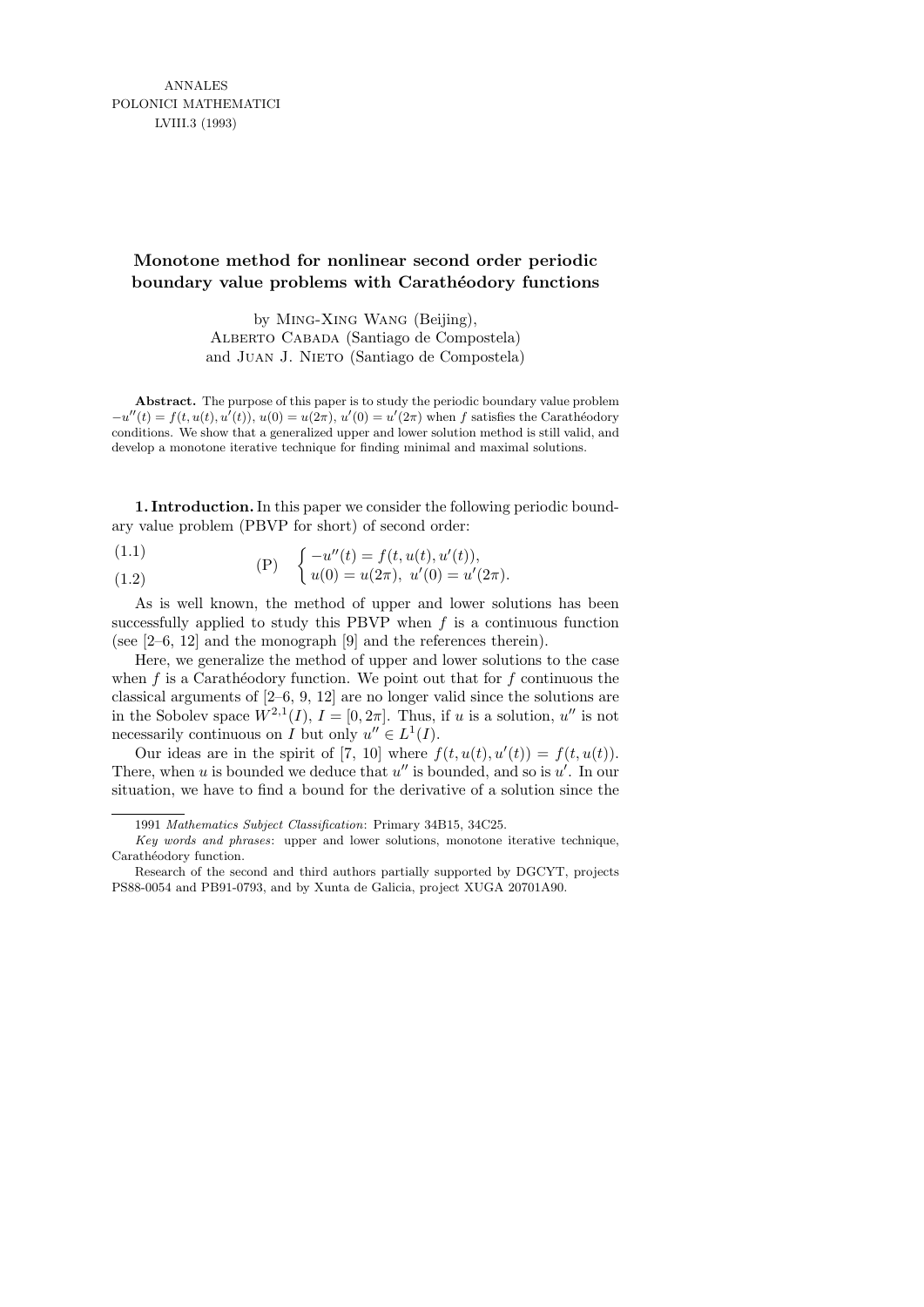222 M.-X. Wang *et al.*

derivative of the modified problem relative to (P) may be unbounded. To this purpose we prove a new result (Theorem 1). Thus, we improve the results of  $[8]$  where we require f to be locally Lipschitzian or locally equicontinuous in some variables. The proof of some known results are included for the convenience of the reader: For instance, Lemma 4 is taken from [10]. Also we note that part (c) of Lemma 1 is proved in [4] and Theorem 2 is related to the results of Adje in [1] but our proof is simpler using a convenient modified problem.

When  $v$  and  $w$  are (generalized) lower and upper solutions relative to (P) and  $v \leq w$ , we denote by  $S[v, w]$  the set of solutions of (P) in the sector  $[v, w] = \{u \in W^{2,1}(I) : v(t) \le u(t) \le w(t) \text{ for } t \in I\} \text{ (see [7, 10])}.$ We generalize the monotone method [9] to obtain minimal and maximal solutions as limits of monotone iterates.

2. The method of upper and lower solutions. We shall suppose that  $f: I \times \mathbb{R}^2 \to \mathbb{R}, I = [0, 2\pi]$ , is a *Carathéodory function*, that is:

(i) for a.e.  $t \in I$ , the function  $(u, s) \in \mathbb{R}^2 \to f(t, u, s) \in \mathbb{R}$  is continuous, (ii) for every  $(u, s) \in \mathbb{R}^2$ , the function  $t \in I \to f(t, u, s)$  is measurable,

(iii) for every  $R > 0$ , there exists a real-valued function  $h(t) = h_R(t) \in$  $L^1(I)$  such that

$$
(2.1) \t\t |f(t, u, s)| \le h(t)
$$

for a.e.  $t \in I$  and every  $(u, s) \in \mathbb{R}^2$  satisfying  $|u| \leq R$ ,  $|s| \leq R$ .

A function  $u \in W^{2,1}(I)$  is a solution of (P) if (1.1) holds for a.e.  $t \in I$ , and u satisfies  $(1.2)$ . When f is continuous, any solution of  $(P)$  is a classical solution, that is, a  $C^2$ -solution. If, in addition, f is  $2\pi$ -periodic in t, then any solution can be extended by periodicity to R, and then it is a periodic solution of (1.1).

Let us say that a function  $v: I \to \mathbb{R}$  is a *lower solution* of (P) if  $v \in W^{2,1}(I),$ 

(2.2) 
$$
-v''(t) \le f(t, v(t), v'(t)) \quad \text{for a.e. } t \in I
$$

and

(2.3) 
$$
v(0) = v(2\pi), \quad v'(0) \ge v'(2\pi).
$$

Similarly,  $w: I \to \mathbb{R}$  is an upper solution of (P) if  $w \in W^{2,1}(I)$ ,

 $(2.4)$  $f'(t) \ge f(t, w(t), w'(t))$  for a.e.  $t \in I$ 

and

(2.5) 
$$
w(0) = w(2\pi), \quad w'(0) \le w'(2\pi).
$$

Throughout we shall suppose that  $v \leq w$  on I. We shall consider the following condition: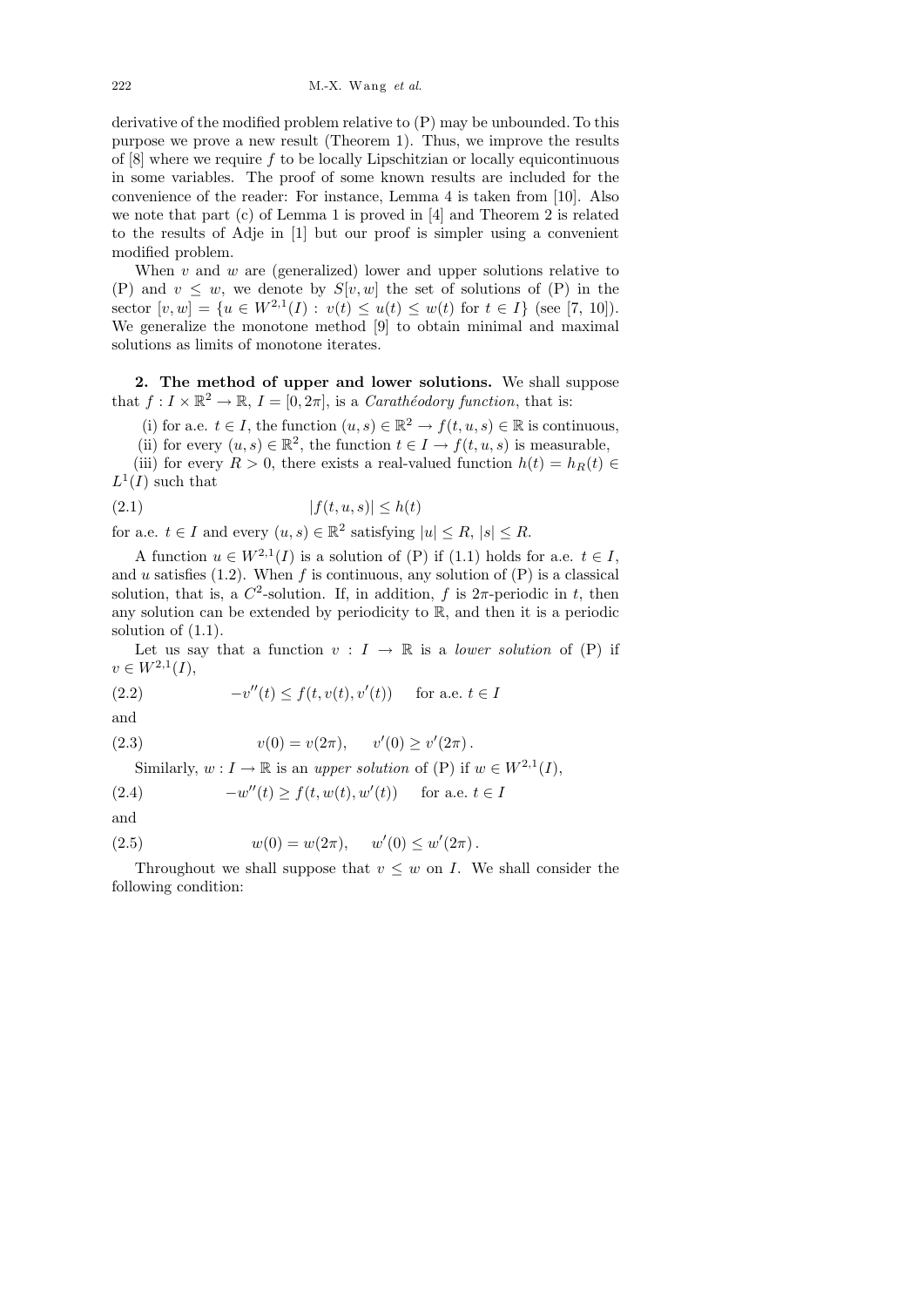(H1) There exists  $g : \mathbb{R}^+ \to \mathbb{R}^+$  continuous such that

$$
|f(t, u, s)| \le g(|s|)
$$
  
for a.e.  $t \in I$  with  $v(t) \le u \le w(t)$ , and  $s \in \mathbb{R}$ , satisfying  
(2.6) 
$$
\int_{0}^{\infty} \frac{s}{g(s) + C} ds = \infty \quad \forall \lambda > 0 \text{ and } \forall C > 0.
$$

λ Note that the usual Nagumo condition  $\int_{\lambda}^{\infty} (s/g(s)) ds = \infty$  implies (2.6) when either  $\limsup_{s\to\infty} g(s) < \infty$  or  $\liminf_{s\to\infty} g(s) > 0$ .

Now, we give a priori estimates for the derivative of solutions of (P).

LEMMA 1. Let  $0 \le t_1 < t_2 \le 2\pi$ ,  $u \in W^{2,1}([t_1, t_2])$  and assume that  $v \le u \le w$  on  $[t_1, t_2]$  and  $(1.1)$  is satisfied for a.e.  $t \in [t_1, t_2]$ . If  $(H1)$  holds, then there exists a positive constant  $N$  which depends only on  $v, w, g$  and a constant  $C$ , such that:

- (a)  $u'(t_1) \leq C$  or  $u'(t_2) \leq C$  implies  $u'(t) \leq N$  on  $[t_1, t_2]$ .
- (b)  $u'(t_1) \ge C$  or  $u'(t_2) \ge C$  implies  $u'(t) \ge -N$  on  $[t_1, t_2]$ .
- (c)  $u(t_1) u(t_2) = u'(t_1) u'(t_2) = 0$  implies  $|u'(t)| \leq N$  on  $[t_1, t_2]$ .

Proof. (a) Suppose that  $u'(t_1) \leq C$  and that

(2.7) 
$$
\forall n \in \mathbb{N}, \ \exists T_n \in [t_1, t_2] \text{ such that } u'(T_n) = n.
$$

Let  $n_0 \in \mathbb{N}$  be such that

$$
\int_{|C|}^{n_0} \frac{s}{g(s)} ds > \max_{t \in I} w(t) - \min_{t \in I} v(t).
$$

By (2.7) there exists  $\bar{t} \in [t_1, T_{n_0}]$  such that  $u'(\bar{t}) = |C|$  and  $0 \leq |C| \leq$  $u'(t) \leq n_0$  for all  $t \in [\bar{t}, T_{n_0}]$ . In this interval we obtain

$$
|-u''(t)| = |f(t, u(t), u'(t))| \le g(|u'(t)|)
$$

and

$$
\frac{u''u'}{g(u')} \le \frac{|-u''|u'}{g(|u'|)} \le u' \, .
$$

Thus,

$$
\int_{\bar{t}}^{T_{n_0}} \frac{u'(t)u''(t)}{g(u'(t))} dt \leq \int_{\bar{t}}^{T_{n_0}} u'(t) dt = u(T_{n_0}) - u(\bar{t})
$$
\n
$$
\leq w(T_{n_0}) - v(\bar{t}) \leq \max_{t \in I} w(t) - \min_{t \in I} v(t).
$$

On the other hand,

$$
\int_{\overline{t}}^{T_{n_0}} \frac{u'(t)u''(t)}{g(u'(t))} dt = \int_{|C|}^{n_0} \frac{s}{g(s)} ds > \max_{t \in I} w(t) - \min_{t \in I} v(t).
$$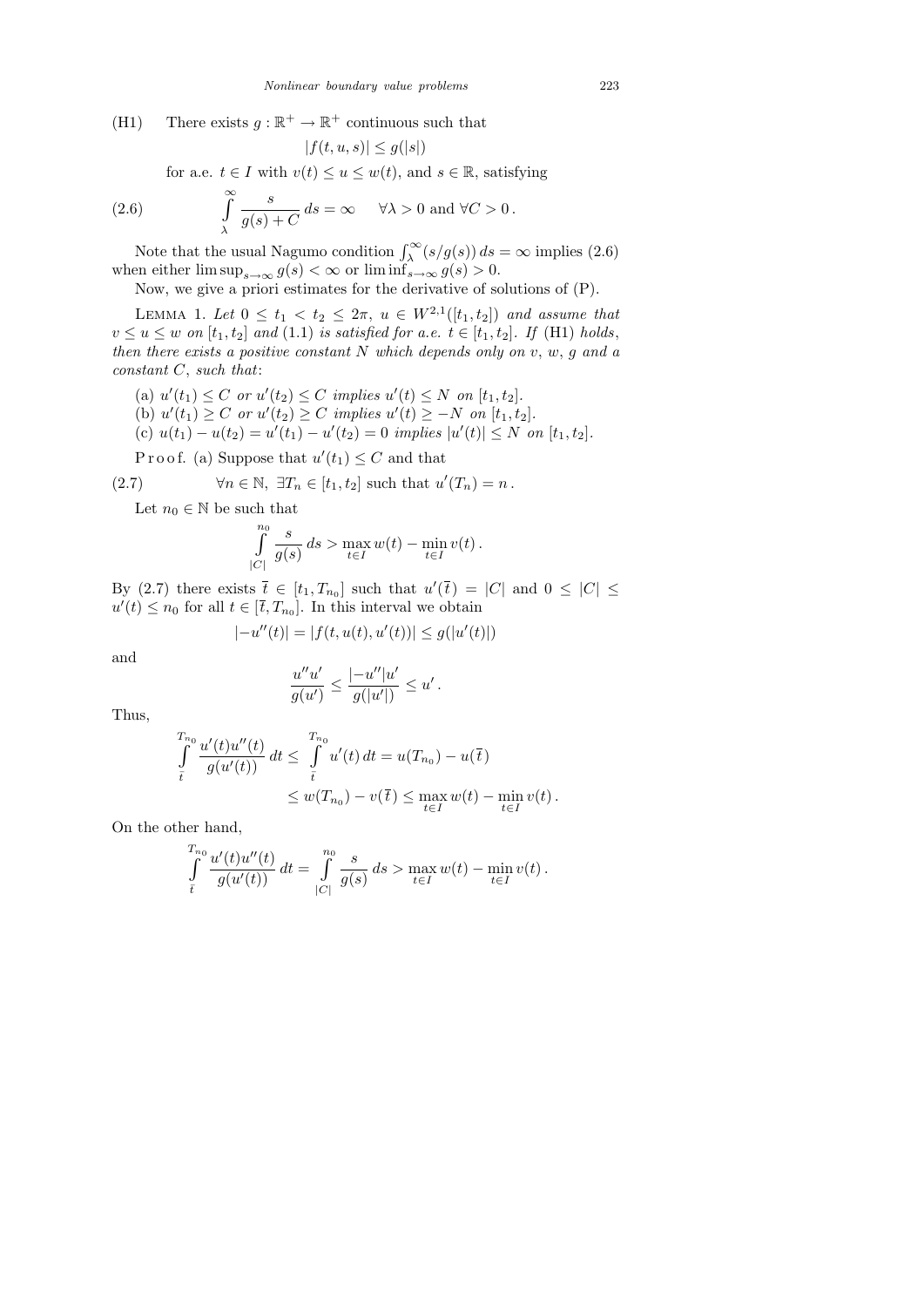As a consequence, there exists  $N > 0$  such that  $u'(t) \leq N$  on  $[t_1, t_2]$ .

If  $u'(t_2) \leq C$  and the assertion of (a) is not satisfied, then we deduce that property (2.7) holds.

Let  $n_1 \in \mathbb{N}$  be such that

$$
\int_{|C|}^{n_1} \frac{s}{g(s)} ds > \max_{t \in I} w(t) - \min_{t \in I} v(t).
$$

By (2.7) there exists  $T \in [T_{n_1}, t_2]$  such that  $u'(T) = |C|$  and  $0 \leq |C| \leq$  $u'(t) \leq n_1$  for all  $t \in [T_{n_1}, T]$ . Thus,

$$
-\frac{u''u'}{g(u')} \le \frac{|-u''|u'}{g(|u'|)} \le u' \quad \text{on } [T_{n_1}, T]
$$

and

$$
-\int_{T_{n_1}}^T \frac{u'(t)u''(t)}{g(u'(t))} dt \le \int_{T_{n_1}}^T u'(t) dt \le \max_{t \in I} w(t) - \min_{t \in I} v(t).
$$

On the other hand,

$$
-\int_{T_{n_1}}^{T} \frac{u'(t)u''(t)}{g(u'(t))} dt = -\int_{n_1}^{|C|} \frac{s}{g(s)} ds = \int_{|C|}^{n_1} \frac{s}{g(s)} ds > \max_{t \in I} w(t) - \min_{t \in I} v(t).
$$

Therefore there exists  $N > 0$  such that  $u'(t) \leq N$  on  $[t_1, t_2]$ .

Analogously we prove (b). The proof of (c) is given in Lemma 3.2 of [4].  $\blacksquare$ 

For any  $u \in X = C^1(I)$ , we define

$$
p(t,u)=\begin{cases}v(t),&uw(t). \end{cases}
$$

We obtain the following series of results:

LEMMA 2. For  $u \in X$ , the following two properties hold:

- (a)  $\frac{d}{dt}p(t, u(t))$  exists for a.e.  $t \in I$ .
- (b) If  $u, u_m \in X$  and  $u_m \xrightarrow{X} u$ , then

$$
\left\{\frac{d}{dt}p(t,u_m(t))\right\} \to \frac{d}{dt}p(t,u(t)) \quad \text{for a.e. } t \in I.
$$

P r o o f. Note that if  $u \in X$  then  $u^+ = \max\{u, 0\}$  and  $u^- = \max\{-u, 0\}$ are absolutely continuous. We rewrite  $p(t, u) = [u - v(t)]^{-} - [u - w(t)]^{+} + u$ . Because  $u, v, w \in X$ , it is enough to prove that if  $u, u_m \in X$  and  $u_m \stackrel{X}{\longrightarrow} u$ ,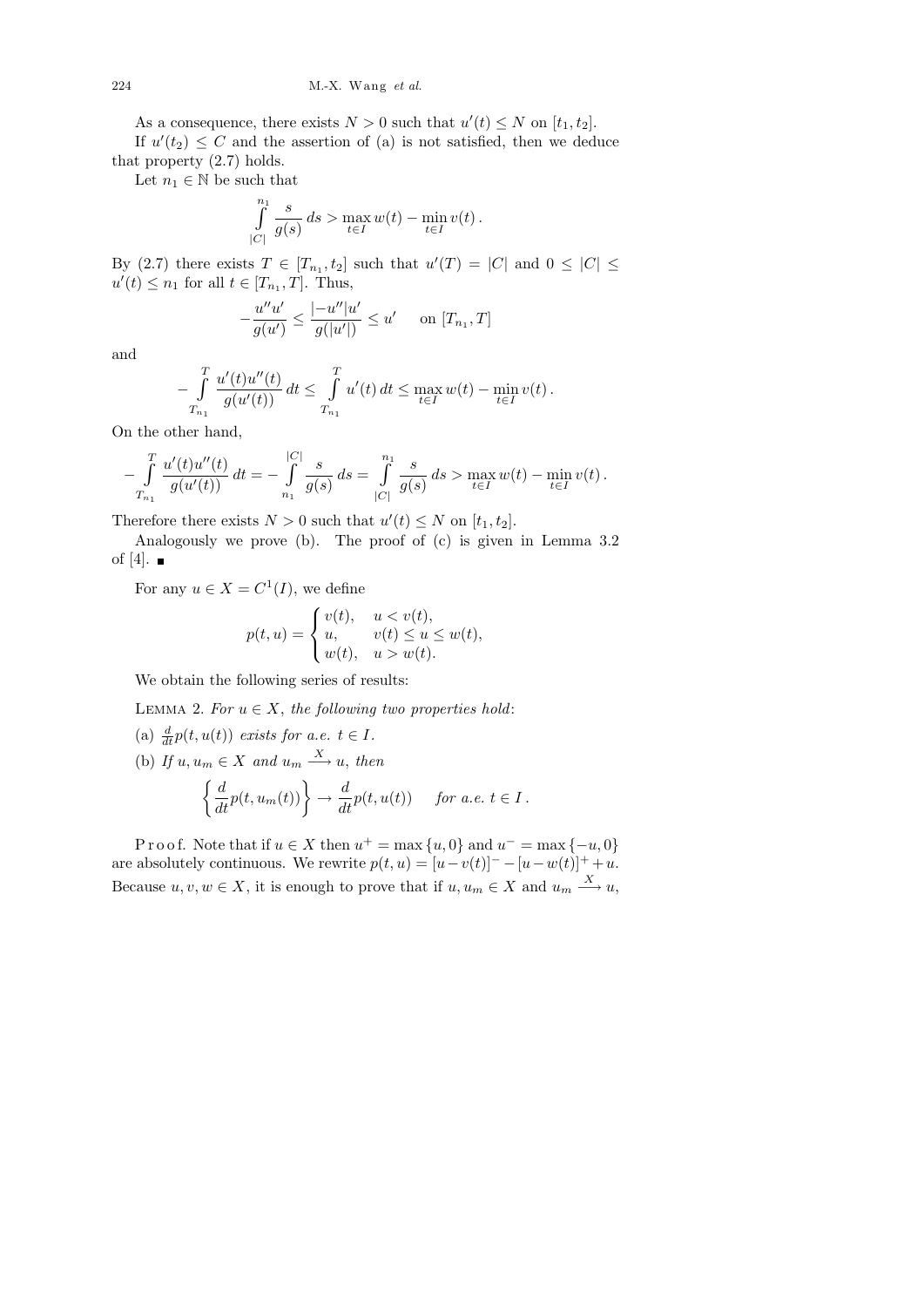then

$$
\left\{\frac{d}{dt}p(t, u_m^{\pm}(t))\right\} \to \frac{d}{dt}p(t, u^{\pm}(t)) \quad \text{for a.e. } t \in I.
$$

Since  $\frac{d}{dt}u_m^+(t)$ ,  $\frac{d}{dt}u^+(t)$  exist for a.e.  $t \in I$ , suppose that  $t_0 \in I$  is such that  $\frac{d}{dt}u_m^+(t_0)$  and  $\frac{d}{dt}u^+(t_0)$  exist for all  $m=1,2,\ldots$ 

If  $u(t_0) > 0$ , then  $u(t_0) = u^+(t_0) > 0$ . Therefore  $\frac{d}{dt}u^+(t_0) = \frac{d}{dt}u(t_0)$  and there exists  $M \in \mathbb{N}$  such that  $u_m(t_0) = u_m^+(t_0) > 0$  for all  $m \geq M$ . Thus

$$
\frac{d}{dt}u_m^+(t_0) = \frac{d}{dt}u_m(t_0) \rightarrow \frac{d}{dt}u(t_0).
$$

If  $u(t_0) < 0$ , then there exists  $M > 0$  such that  $u_m(t_0) < 0$  for all  $m \geq M$ . Therefore  $u_m(t) < 0$  on  $(t_0 - \delta_m, t_0 + \delta_m)$  for some  $\delta_m > 0$  and then  $u_m^+(t) = 0$  on  $(t_0 - \delta_m, t_0 + \delta_m)$ . Hence  $\frac{d}{dt}u_m^+(t_0) = \frac{d}{dt}u^+(t_0) = 0$  and then obviously

$$
\frac{d}{dt}u_m^+(t_0)\to \frac{d}{dt}u^+(t_0)\quad\text{as }m\to\infty\,.
$$

If  $u(t_0) = 0$ , then  $u^+(t_0) = 0$ . Since  $\frac{d}{dt}u^+(t_0)$  exists, we have  $\frac{d}{dt}u^+(t_0)$ = 0. It is easy to prove that  $\frac{d}{dt}u(t_0) = 0$ .

Because  $\frac{d}{dt}u_m^+(t_0)$  exists, we find that

$$
\frac{d}{dt}u_m^+(t_0) = \begin{cases} u'_m(t_0), & u_m(t_0) > 0, \\ 0, & u_m(t_0) \le 0. \end{cases}
$$

Therefore

$$
\left|\frac{d}{dt}u_m^+(t_0)\right| \le \left|\frac{d}{dt}u_m(t_0)\right| \to \left|\frac{d}{dt}u(t_0)\right| = 0 = \frac{d}{dt}u^+(t_0).
$$

Similarly, we can prove the conclusions about  $u^-(t)$ , and thus the proof of Lemma 2 is complete.  $\blacksquare$ 

Now, consider the following modified problem:

(2.8) 
$$
\begin{cases}\n-u'' + u = f^*(t, u, u') + p(t, u), \\
u(0) = u(2\pi), \ u'(0) = u'(2\pi),\n\end{cases}
$$

where  $f^*(t, u(t), u'(t)) = f(t, p(t, u(t)), \frac{d}{dt}p(t, u(t))).$ 

Since  $u \in X$ ,  $\frac{d}{dt}p(t, u(t))$  exists for a.e.  $t \in I$ . If  $t_0 \in I$  is such that  $\frac{d}{dt}p(t_0, u(t_0))$  does not exist, then it is easy to prove that the left and right derivatives of  $p(t, u(t))$  at  $t_0$  must exist and both values depend only on the X-norms of  $u, v$  and  $w$ . Therefore we can complement the values of  $\frac{d}{dt}p(t, u(t))$  in such a way that it is bounded and the bound depends only on the X-norm of u, v and w. For any  $z \in X$ , the linear problem

(2.9) 
$$
\begin{cases} -u'' + u = f^*(t, z(t), z'(t)) + p(t, z(t)) \equiv \sigma(t), \\ u(0) = u(2\pi), u'(0) = u'(2\pi), \end{cases}
$$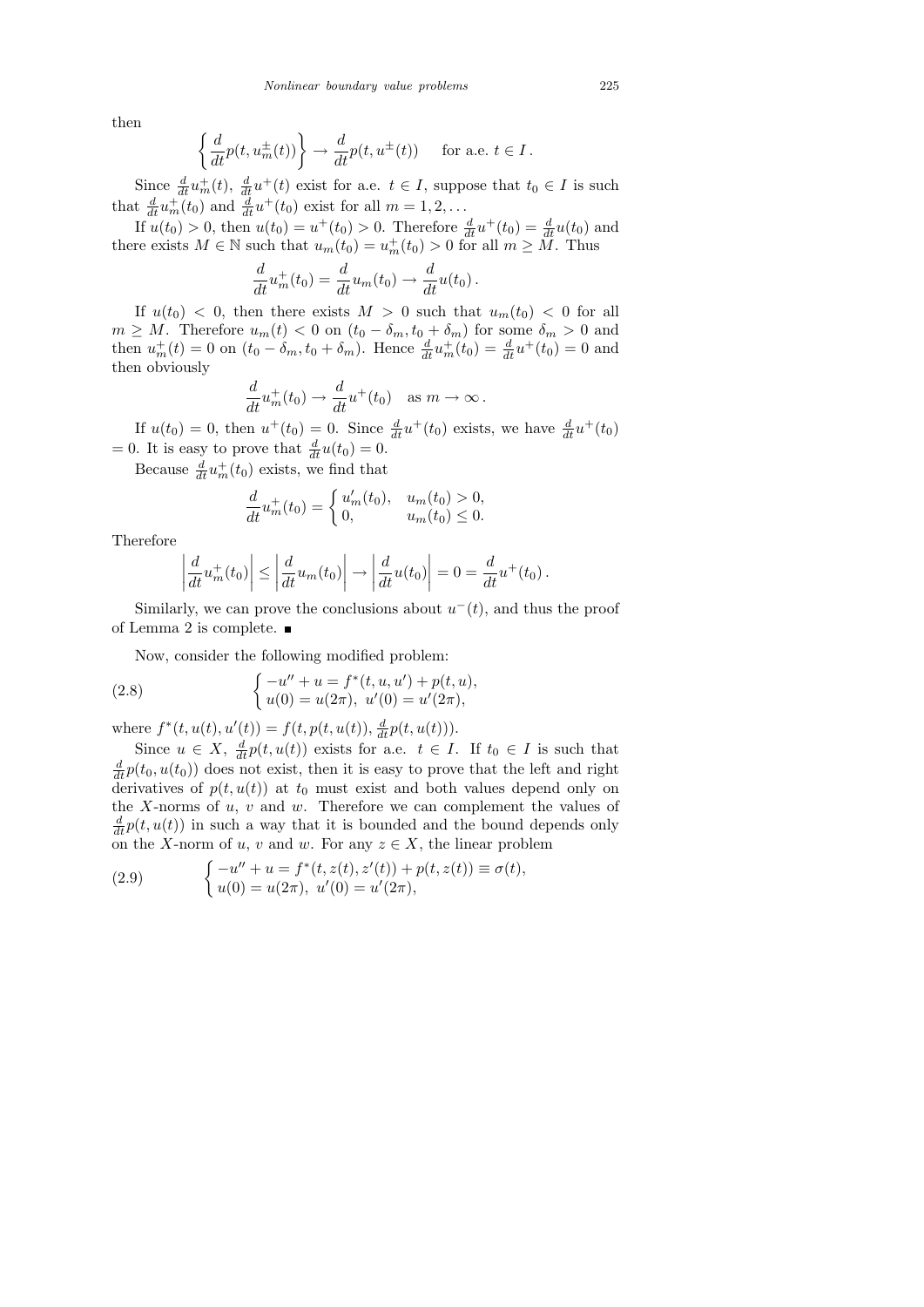has a unique solution  $u$  given by the formula

(2.10) 
$$
u(t) = C_1 e^t + C_2 e^{-t} - \frac{e^t}{2} \int_0^t \sigma(s) e^{-s} ds + \frac{e^{-t}}{2} \int_0^t \sigma(s) e^s ds
$$

where

$$
C_1 = \frac{1}{2(e^{2\pi} - 1)} \int_{0}^{2\pi} \sigma(s)e^{2\pi - s} ds,
$$
  

$$
C_2 = \frac{1}{2(e^{2\pi} - 1)} \int_{0}^{2\pi} \sigma(s)e^{s} ds.
$$

Note that  $\sigma(t) = f^*(t, z(t), z'(t)) + p(t, z(t))$  is measurable,  $|p(t, z(t))| \le$  $R$  and  $\left|\frac{d}{dt}p(t,z(t))\right| \leq R$ , which implies that  $|f^*(t,z(t),z'(t))| \leq h(t) \in L^1(I)$ and  $\sigma \in L^1(I)$ .

From (2.10) and the formula

(2.11) 
$$
u'(t) = C_1 e^t - C_2 e^{-t} - \frac{e^t}{2} \int_0^t \sigma(s) e^{-s} ds + \frac{e^{-t}}{2} \int_0^t \sigma(s) e^s ds
$$

it is clear that  $u \in X$ .

Define the operator  $T : X \to X$ , where  $T(z) = u$ , with u defined by (2.10). For this operator we obtain the following result

LEMMA 3.  $T: X \rightarrow X$  is compact.

P r o o f. Let  $z_m \in X$ ,  $m \in \mathbb{N}$ ,  $z_m \xrightarrow{X} z$ ,  $T(z_m) = u_m$ ,  $T(z) = u$ . We have  $||z_m||_X \leq M$  for some  $M > 0$ . Then  $p(t, z_m(t)) \to p(t, z(t))$  for a.e.  $t \in I$ and  $|p(t, z_m(t))| \leq M$ ,  $\left| \frac{d}{dt} p(t, z_m(t)) \right| \leq N$  for a.e.  $t \in I$  and for some N depending only on  $M$ ,  $v$  and  $w$ .

Now,  $|f^*(t, z(t), z'(t))| \leq h(t) \in L^1(I)$  follows from (2.1). By the hypothesis on f and Lemma 2 we know that  $f^*(t, z_m(t), z'_m(t))$  converges to  $f^*(t, z(t), z'(t))$  in measure. Hence, by the Lebesgue dominated convergence theorem,

$$
\lim_{m \to \infty} \int_{0}^{t} \sigma_m(s) e^{\pm s} ds = \int_{0}^{t} \sigma(s) e^{\pm s} ds
$$

where  $\sigma_m(t) = f^*(t, z_m(t), z'_m(t)) + p(t, z_m(t)).$ 

By (2.10) and (2.11) we have  $\lim_{m \to \infty} (u_m(t), u'_m(t)) = (u(t), u'(t))$  for every  $t \in I$ . Because  $|\sigma_m(s)| \leq h(s) + |v(s)| + |w(s)| \in L^1(I)$ , the sequence  $\{g_m(t)\} = \{\int_0^t \sigma_m(s)e^{\pm s} ds\}$  is equicontinuous, and so are  $\{u_m(t)\}$ and  $\{u'_m(t)\}.$ 

It is obvious that  $\{u_m(t), u'_m(t)\}\$ is uniformly bounded. Therefore, by the Ascoli theorem  $u_m \xrightarrow{X} u$ . Hence T is continuous.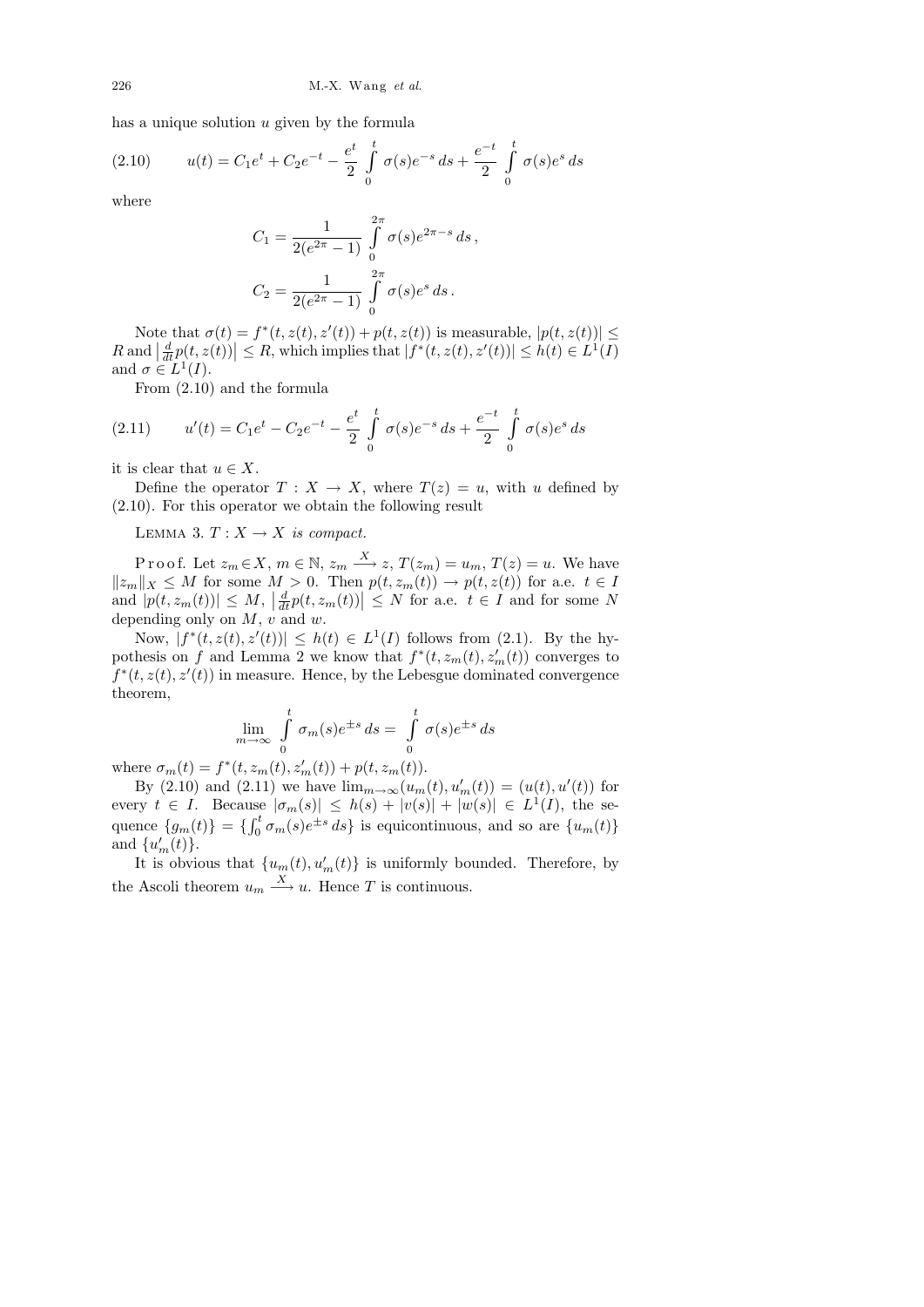Similarly, for any bounded set  $B \subset X$ , let  $B_1 = \{u : u = T(z) \text{ for some }$  $z \in B$ } and  $B_2 = \{u' : u \in B_1\}$ . Then  $B_1$  and  $B_2$  are equicontinuous and uniformly bounded. Thus, there exist subsequences  $\{u_m\} = \{Tz_m\} \subset B_1$ and  $\{u'_m\} \subset B_2$  such that  $u_m \to u$  and  $u'_m \to \overline{u}$  uniformly on *I*. Using (2.10) and (2.11) it is easy to prove that  $\overline{u}(t) = u'(t)$ . In consequence,  $u_m \stackrel{X}{\longrightarrow} u$ , and this shows that T is compact.  $\blacksquare$ 

LEMMA 4. Let  $y \in W^{2,1}(I)$  and suppose that there exists  $M \in L^1(I)$ such that  $M(t) > 0$  for a.e.  $t \in I$  and  $y''(t) \geq M(t)y(t)$  for a.e.  $t \in I$ ,  $y(0) = y(2\pi), y'(0) \ge y'(2\pi)$ . Then  $y(t) \le 0$  for every  $t \in I$ .

P r o o f. The proof can be found in [10, Lemma 3.1] and we present it for the sake of completeness. If  $X \subset I$  is such that  $y(t) > 0$  for a.e.  $t \in X$ , then  $y''(t) > 0$  for a.e.  $t \in X$ . In consequence, there exists at least one  $\tau \in I$  with  $y(\tau) \leq 0$ . If  $y(0) > 0$ , then there exist  $0 \leq s_1 \leq s_2 \leq 2\pi$  with  $y(s_1) = y(s_2) = 0$  and  $y(s) > 0$  for  $s \in J = [0, s_1) \cup (s_2, 2\pi] \subset X$ . Thus, y' is nondecreasing on J and we get a contradiction since  $y'(0) \ge y'(2\pi)$ . Hence,  $y(0) \leq 0.$ 

Now, if max  $\{y(s) : s \in I\} = y(t_0) > 0$ , then there exist  $t_1, t_2 \in (0, 2\pi)$ such that  $t_1 < t_0 < t_2$ ,  $y(t_1) = y(t_2) = 0$ , and  $y(s) > 0$  for  $s \in (t_1, t_2)$ . In consequence,  $y'$  is nondecreasing on  $(t_1, t_2)$ , and this is not possible since  $y(t_1) = y(t_2) = 0$  and  $y(t_0) > 0$ .

LEMMA 5. Let  $u \in W^{2,1}([t_1, t_2]), h \in L^1([t_1, t_2])$  and c be constant,  $-u''(t) = f(t)$ , with  $|f(t)| \leq h(t)$  for a.e.  $t \in [t_1, t_2]$ . Then there exists a constant  $N > 0$  depending only on c and h such that:

(a)  $u'(t_1) \leq c$  or  $u'(t_2) \leq c$  implies  $u'(t) \leq N$  on  $[t_1, t_2]$ . (b)  $u'(t_1) \ge c$  or  $u'(t_2) \ge c$  implies  $u'(t) \ge -N$  on  $[t_1, t_2]$ .

Proof. (a) If  $u'(t_1) \leq c$ , taking into account that  $u''(t) \leq |-u''(t)| =$  $|f(t)| \leq h(t)$ , we obtain

$$
u'(t) \le u'(t_1) + \int_{t_1}^t h(s) ds \le c + ||h||_1 \quad \text{on } [t_1, t_2].
$$

If  $u'(t_2) \leq c$ , then from  $-u''(t) \leq |-u''(t)| = |f(t)| \leq h(t)$  we get  $u'(t) \leq u'(t_2) + \int_0^t$  $h(s) ds \leq c + ||h||_1$  on  $[t_1, t_2]$ .

 $t_2$ 

(b) If  $u'(t_1) \geq c$ , then  $-u'(t) \leq -u'(t_1) + ||h||_1 \leq -c + ||h||_1$  on  $[t_1, t_2]$ , that is,  $u'(t) \ge -N$  on  $[t_1, t_2]$ .

If  $u'(t_2) \geq c$ , then  $-u'(t) \leq -u'(t_2) + ||h||_1 \leq -c + ||h||_1$ , i.e.  $u'(t) \geq -N$ on  $[t_1, t_2]$ .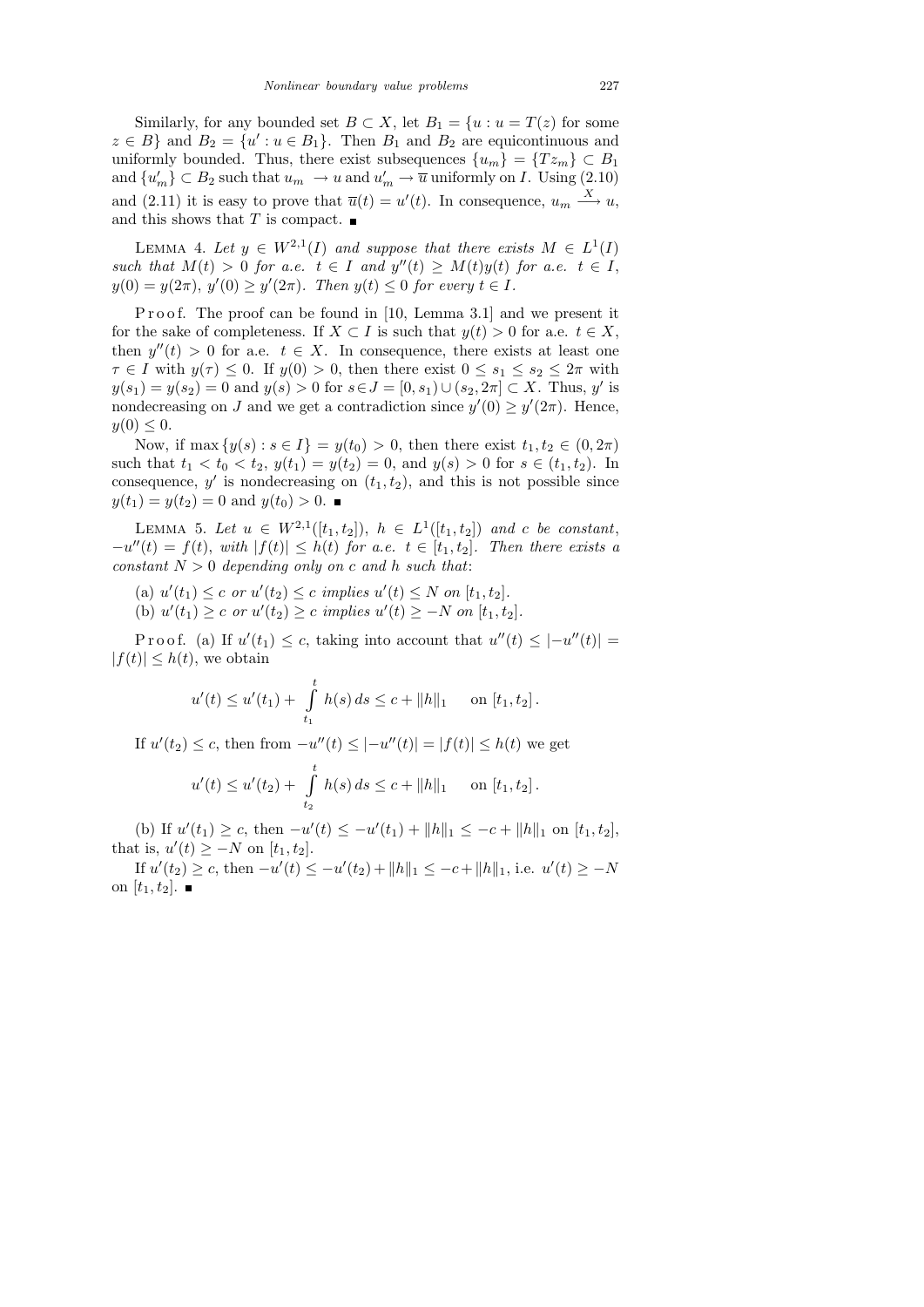Using the previous lemmas we obtain the following a priori estimate for the solutions of problem (2.8).

THEOREM 1. There exists a constant  $M > 0$  such that if  $\lambda \in [0,1], u \in X$ and  $u = \lambda Tu$ , then  $||u||_X \leq M$ .

P r o o f. The equation  $u = \lambda T u$  is equivalent to

(2.12) 
$$
\begin{cases}\n-u'' + u = \lambda f^*(t, u(t), u'(t)) + \lambda p(t, u(t)), \\
u(0) = u(2\pi), u'(0) = u'(2\pi).\n\end{cases}
$$

We divide the proof into two parts:

S t e p 1: Estimate for  $u(t)$ . Let  $I^0 = (0, 2\pi), A_1 = \{t \in I^0 : u(t) > w(t)\}.$ We distinguish two cases:

(1.a)  $I^0 = A_1$ . Then, for a.e.  $t \in I^0$  we have

$$
-u''(t) + u(t) = \lambda f(t, w(t), w'(t)) + \lambda w(t) \leq -\lambda w''(t) + \lambda w(t).
$$

Hence,  $y(t) = u(t) - \lambda w(t)$  satisfies

$$
\begin{cases} y''(t) \ge y(t) & \text{for a.e. } t \in I^0, \\ y(0) = y(2\pi), \ y'(0) \ge y'(2\pi). \end{cases}
$$

From Lemma 4 we conclude that  $y \le 0$ , that is,  $u \le \lambda w \le C$  on I.

(1.b)  $I^0 \neq A_1$ . Thus, there exists  $s_1 \in I^0$  such that  $u(s_1) \leq w(s_1)$ . We first prove that there exists a positive constant  $C$  depending only on  $w$  such that  $u(0) \leq C$ . Obviously this is true if  $u(0) \leq w(0)$ .

In case  $u(0) > w(0)$ , let  $y(t) = u(t) - \lambda w(t)$ . We suppose that  $y(0) > 0$ since  $y(0) \leq 0$  implies that  $u(0) \leq \lambda w(0)$ .

For  $y'(0) \ge 0$ , let  $t_0 = \sup\{t \in I : y(s) > 0 \text{ for } s \in [0, t)\}\$ and

$$
t^* = \sup\{t \in [0, s_1) : u(s) > w(s) \text{ for } s \in [0, t)\}.
$$

Then  $t^* \leq s_1 < 2\pi$ ,  $u(t^*) = w(t^*)$  and  $u > w$  on  $[0, t^*)$ .

We shall prove that  $t_0 > t^*$ . If not,  $y''(t) \ge y(t) > 0$  for a.e.  $t \in [0, t_0)$ and  $y'(t) > y'(0) \ge 0$ . Hence,  $y'(t_0) > y'(0) > 0$ . By the definition of  $t_0$  we see that  $t_0 = 2\pi$ , and  $y'(2\pi) > y'(0)$ . This implies that  $w'(2\pi) < w'(0)$ , a contradiction with (2.5). This shows that  $t_0 > t^*$ .

Therefore  $y''(t) \ge y(t) > 0$  for a.e.  $t \in [0, t^*)$  and thus  $y'(t) > y'(0) \ge 0$ . This implies that  $y(0) \leq y(t^*) = u(t^*) - \lambda w(t^*) = (1 - \lambda)w(t^*)$  and that  $u(0) \leq \lambda w(0) + (1 - \lambda)w(t^*) \leq C.$ 

For  $y'(0) < 0$ , we have  $y'(2\pi) \le y'(0) < 0$ ,  $y(2\pi) = y(0) > 0$ ,  $u(2\pi) - w(2\pi) = u(0) - w(0) > 0$ . Choosing  $t_1 = \inf\{t \in I : y(s) > 0$ for  $s \in (t, 2\pi]$  and  $\bar{t} = \inf\{t \in (s_1, 2\pi] : u(s) > w(s)$  for  $s \in (t, 2\pi]\}$  and reasoning as in the previous case we again obtain  $u(0) \leq C$ .

We decompose  $A_1 = \bigcup (a_i, b_i)$  so that  $u(t) > w(t)$  for  $t \in (a_i, b_i)$  and

(2.13) 
$$
-y''(t) + y(t) \le 0 \quad \text{for a.e. } t \in (a_i, b_i).
$$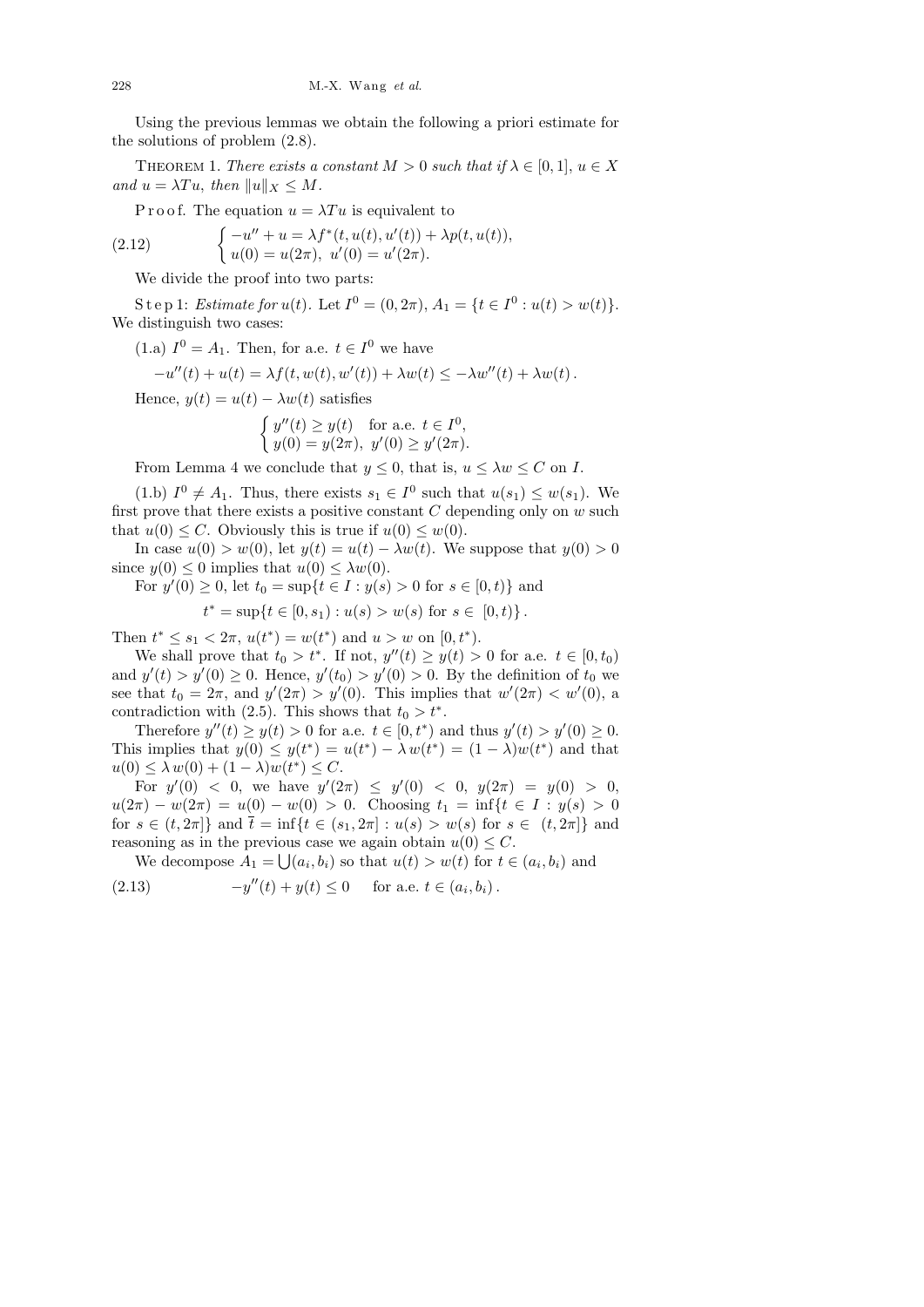By the definition of  $a_i$  and  $b_i$  we obtain  $y(a_i) = (1 - \lambda)w(a_i)$  and  $y(b_i) =$  $(1 - \lambda)w(b_i)$ . In consequence, there exists  $C \in \mathbb{R}$  such that

$$
(2.14) \t y(a_i) \le C \quad \text{and} \quad y(b_i) \le C.
$$

Now, (2.13) and (2.14) imply that  $y(t) \leq C+1$  for  $t \in (a_i, b_i)$ . Therefore,  $u(t) \leq C + 1 + \lambda w(t) \leq M$  on  $\overline{A}_1$ . Obviously,  $u \leq M$  on  $I \setminus \overline{A}_1$  and thus  $u \leq M$  on I.

Similarly, we can prove that  $u \geq -M$  on *I*. Hence  $|u(t)| \leq M$  for any  $t \in I$ .

Step 2: Estimate for  $u'(t)$ . Let  $B = \{t \in I : v(t) < u(t) < w(t)\}$ . Suppose that  $B \neq \emptyset$ . Then  $p(t, u(t)) = u(t)$  for  $t \in B$  and  $u(t) \leq v(t)$  or  $u(t) \geq w(t)$  for  $t \in I \setminus B$ . We write  $B = \bigcup (a_i, b_i)$  since B is an open set. For  $(a_i, b_i)$ , only one of the following situations hold:

(2.i)  $0 < a_i < b_i < 2\pi$ ,  $[u(a_i) - v(a_i)] \cdot [w(a_i) - u(a_i)] = 0$ ,  $[u(b_i) - v(b_i)] \cdot$  $[w(b_i) - u(b_i)] = 0$  and  $v(t) < u(t) < w(t)$  for  $t \in (a_i, b_i)$ . (2.ii)  $a_i = 0$  or  $b_i = 2\pi$ .

In the first situation we have  $p(t, u(t)) = u(t)$  and  $\frac{d}{dt}p(t, u(t)) = u'(t)$ . Now, consider the following four cases:

(2.i.I)  $u(a_i) = v(a_i)$  and  $u(b_i) = v(b_i)$ . Then  $u'(a_i) \ge v'(a_i)$  and  $u'(b_i) \le v'(a_i)$  $v'(b_i)$ . Thus,

$$
-u'' = \lambda f(t, u, u') + (\lambda - 1)u \equiv \tilde{f}(t, u, u'),
$$
  

$$
|\tilde{f}(t, u, u')| \le g(|u'|) + C \equiv \tilde{g}(|u'|)
$$

and, by the hypothesis (H1),

$$
\int_{\lambda}^{\infty} \frac{s}{\tilde{g}(s) + K} ds = \infty \quad \forall \lambda > 0 \text{ and } \forall K > 0.
$$

By Lemma 1 we know that there exists a constant  $N$  depending only on g, v and w such that  $|u'| \leq N$  on  $[a_i, b_i]$ .

 $(2.i.II) u(a_i) = w(a_i)$  and  $u(b_i) = w(b_i)$ . Then  $|u'| \leq N$  on  $[a_i, b_i]$ .

 $(2.i. III)$   $u(a_i) = v(a_i)$  and  $u(b_i) = w(b_i)$ . Then  $u'(a_i) \geq v'(a_i)$  and  $u'(b_i) \geq w'(b_i)$ . By Lemma 1,  $u'(t) \geq -N$  on  $[a_i, b_i]$ .

If  $u'(a_i) = v'(a_i)$  or  $u'(b_i) = w'(b_i)$ , then by Lemma 1,  $u' \le N$  on  $[a_i, b_i]$ . Otherwise  $u'(a_i) > v'(a_i)$  and  $u'(b_i) > w'(b_i)$ . Let  $a = \inf\{t : u'(s) > v'(s)\}$ for  $s \in (t, a_i)$  and  $b = \sup\{t : u'(s) > w'(s)$  for  $s \in (b_i, t)\}$ . Then  $a < a_i$  $b_i < b, u'(a) \ge v'(a)$  and  $u'(b) \ge w'(b)$ . Moreover,  $u' > v'$  on  $(a, a_i)$  and  $u' > w'$  on  $(b_i, b)$ .

Now,  $u(a_i) = v(a_i)$  and  $u(b_i) = w(b_i)$  imply that  $u > w$  on  $(b_i, b]$  and  $u < v$  on [a, a<sub>i</sub>). We conclude that  $(u'(a) - v'(a)) \cdot (u'(b) - w'(b)) = 0$ . Otherwise,  $u'(a) > v'(a)$  and  $u'(b) > w'(b)$ . Therefore  $a = 0$  and  $b = 2\pi$  by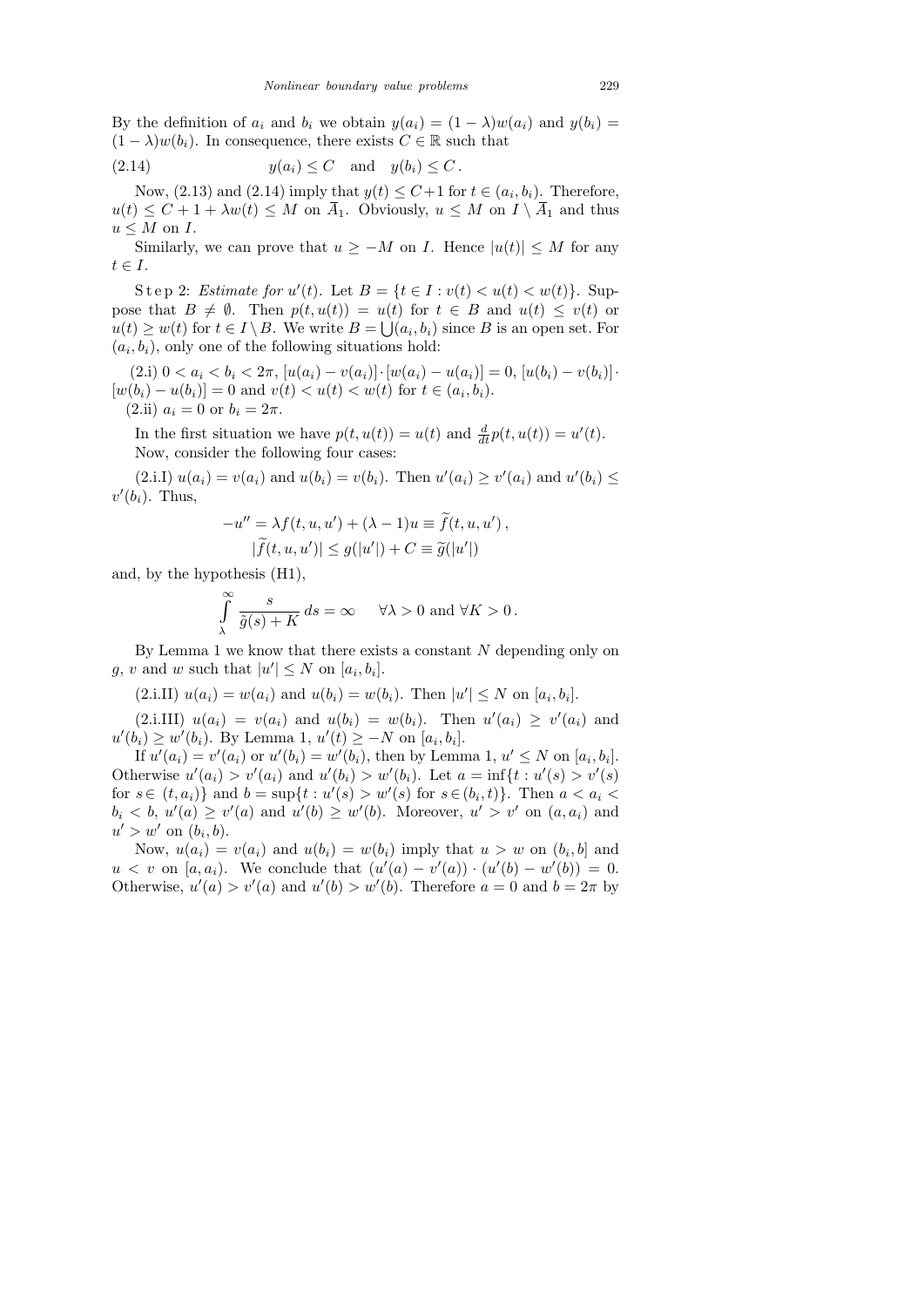the definitions of a and b. Thus  $u(0) < v(0) \leq w(0) = w(2\pi) < u(2\pi)$ , and this is a contradiction.

If  $u'(b) = w'(b)$ , then  $-u'' = \lambda f(t, w, w') + \lambda w - u \leq \lambda h(t) + c$  for a.e.  $t \in (b_i, b]$ . By integration,

$$
u'(t) \leq \lambda \int_{t}^{b} h(s) ds + 2\pi c + u'(b)
$$
  
=  $w'(b) + \lambda \int_{t}^{b} h(s) ds + 2\pi c \leq C$  on  $(b_i, b]$ .

Hence  $u'(b_i) \leq C$ . Using again Lemma 1 we have  $u'(t) \leq N$  on  $[a_i, b_i]$ . If  $u'(a) = v'(a)$ , then similarly we see that  $u'(t) \leq N$  on  $[a_i, b_i]$ . Hence  $|u'| \leq N$ on  $[a_i, b_i]$ .

(2.i.IV) If  $u(b_i) = v(b_i)$  and  $u(a_i) = w(a_i)$ , then analogously to (2.i.III),  $|u'| \leq N$  on  $[a_i, b_i]$ .

To show (2.ii), suppose  $a_i = 0$ ; the boundary conditions for v, u and w imply that  $b_i = 2\pi$ .

Let  $a = \sup\{t \in I : v(s) < u(s) < w(s) \text{ for } s \in [0, t)\}.$  Then  $u(a) = v(a)$ or  $u(a) = w(a)$ .

If  $u(a) = v(a)$ , then it is clear that  $u'(a) \leq v'(a)$ . Lemma 1 implies  $u'(t) \leq N$  for a.e.  $t \in [0, a]$ . If  $u'(a) = v'(a)$  we obtain  $u'(t) \geq -N$ ; therefore  $u'(a) < v'(a)$ .

Now, let  $t_0 = \sup\{t \in I : u'(s) < v'(s) \text{ for } s \in (a, t)\}.$ 

If  $u'(t_0) < v'(t_0)$  we obtain  $t_0 = 2\pi$  and  $u(2\pi) < v(2\pi)$ , which is a contradiction. In consequence,  $u'(t_0) = v'(t_0)$  and  $t_0 < 2\pi$ . In the interval  $(a, t_0)$  we have

$$
-u'' = \lambda f(t, v, v') + \lambda v - u \ge -\lambda h + C.
$$

Thus

$$
-\int\limits_t^{t_0} u''(s) \, ds \ge K
$$

and  $u'(t) \geq K + v'(t_0) = K_1$  on  $(a, t_0)$ . By continuity  $u'(a) \geq K_1$ , and Lemma 1 implies  $|u'| \leq N$  on  $[0, a]$ .

If  $u(a) = w(a)$ , the reasoning is analogous.

If  $b_i = 2\pi$ , we obtain  $|u'| \leq N$  on  $[b, 2\pi]$  for

$$
b = \inf\{t \in I : v(s) < u(s) < w(s) \text{ for } s \in (t, 2\pi]\}.
$$

Thus, we obtain  $|u'(t)| \leq N$  for all  $t \in B \cup D$ , with

$$
D = \{a_i, b_i \in (0, 2\pi) :
$$

either 
$$
(a_i, b_i) \in B
$$
; or  $[0, b_i) \in B$ ; or  $(a_i, 2\pi] \in B$ .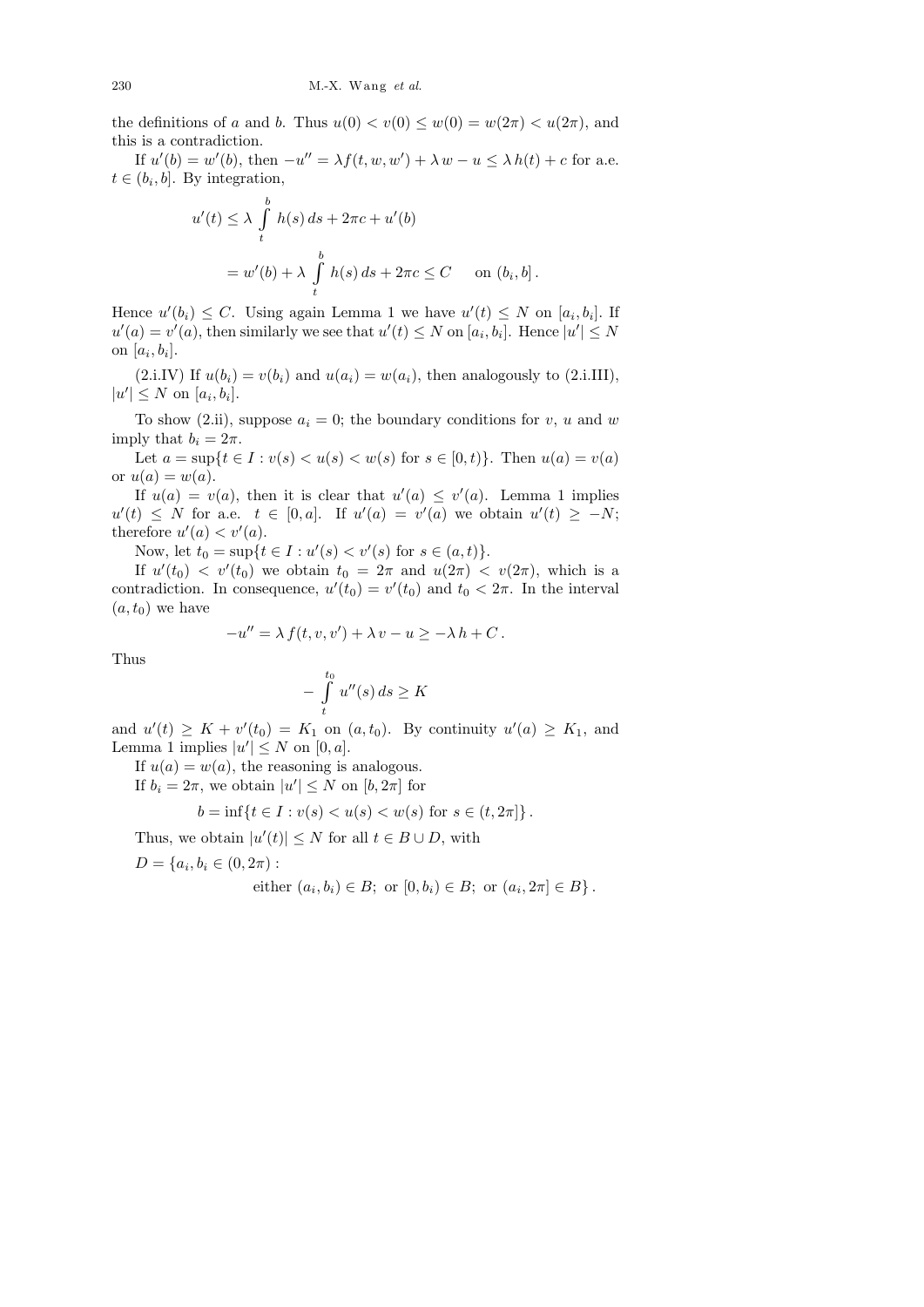If  $B \neq I^0$ , let  $B_1 = \{t \in I : u(t) < v(t)\}, B_2 = \{t \in I : u(t) > w(t)\}.$ Then  $B_1 \neq I$  and  $B_2 \neq I$ .

First we suppose that  $B_1 \neq \emptyset$  and  $B_2 \neq \emptyset$ . Decompose  $B_1 = \bigcup (a_i, b_i)$ and  $B_2 = \bigcup (c_i, d_i)$ .

For  $(a_i, b_i)$ , we have one of the following possibilities:

- (2.A)  $0 < a_i < b_i < 2\pi$ .
- (2.B)  $a_i = 0$  or  $b_i = 2\pi$ .

In the first case  $u'(a_i) \leq v'(a_i)$  and  $u'(b_i) \geq v'(b_i)$ . Since  $-u'' =$  $\lambda f(t, v, v') + \lambda v - u$ , Lemma 5 implies  $|u'| \leq N$  on  $[a_i, b_i]$ .

In the second situation, we first consider  $a_i = 0$ . Then  $u(0) < v(0)$  and  $u(2\pi) < v(2\pi)$ , that is,  $b_i = 2\pi$ . In consequence, there exists  $a \in (0, 2\pi)$  such that  $u(a) = v(a)$  and  $u(t) < v(t)$  on [0, a]. Thus, without loss of generality, we can assume  $u'(a) > v'(a)$  (otherwise, Lemma 5 implies  $|u'| \leq N$  on  $[0, a]$ ).

Now, if  $v(a) < w(a)$ , let  $b = \sup\{t \in I : v(s) < w(s) \text{ for } s \in [a, t)\}.$ Hence, there exists  $\bar{t} \leq b$  such that  $u'(t) > v'(t)$  on  $[a, \bar{t})$ . Therefore  $v(t) <$  $u(t) < w(t)$  on [a, time], and consequently  $a \in D$ . Thus  $|u'(a)| \leq N$  and Lemma 5 assures that  $|u'| \leq N$  on  $[0, a]$ .

On the other hand, if  $v(a) = w(a)$  and  $v'(a) < u'(a) < w'(a)$  there exists a subinterval  $(a, a + \delta) \subset (0, 2\pi)$  such that  $v < u < w$  on  $(a, a + \delta)$ ; then  $a \in D$  and  $|u'(a)| \leq N$ . Again, Lemma 5 implies  $|u'| \leq N$  on  $[0, a]$ .

If  $v(a) = w(a)$  and  $u'(a) = w'(a)$ , Lemma 5 implies  $|u'| \leq N$  on  $[0, a]$ .

Finally, if  $v(a) = w(a)$  and  $u'(a) > w'(a)$  there exists  $t_0 \in (0, 2\pi)$  such that  $u > w$  on  $(a, t_0)$  with  $u'(t_0) = w'(t_0)$ . Therefore  $-u'' = \lambda f(t, v, v')$  +  $\lambda v - u$  on  $(a, t_0)$  and  $u'(t) \leq w'(t_0) + c$  for all  $t \in (a, t_0)$ . The continuity of  $u'$  and Lemma 5 imply  $|u'| \leq N$  on  $[0, a]$ .

If  $b_i = 2\pi$  the proof is analogous.

For the set  $B_2$  the reasoning is similar.

Thus, we obtain  $|u'(t)| \leq N$  for all  $t \in E \cup F \equiv S$ , where  $E = B \cup B_1 \cup B_2$ and

 $F = \{a_i, b_i \in (0, 2\pi) :$ 

either 
$$
(a_i, b_i) \in E
$$
; or  $[0, b_i) \in E$ ; or  $(a_i, 2\pi] \in E$ .

If  $t \in I \backslash S$ , then obviously either  $u(t) = v(t)$  or  $u(t) = w(t)$ . Also there exists  $\{x_n\} \subset F$ ,  $x_n \neq t$  for all  $n \in \mathbb{N}$ , such that  $t = \lim_{n \to \infty} x_n$  because if there exists  $\delta > 0$  such that  $I \cap (t - \delta, t + \delta) \cap F = \emptyset$  then  $t \in S$ . Since  $|u'(x_n)| \leq N$  for all  $\{x_n\} \subset F$  we obtain  $|u'(t)| = |\lim_{n \to \infty} u'(x_n)| \leq N$  for all  $t \in I \backslash S$ .

This completes the proof of Theorem 1.  $\blacksquare$ 

THEOREM 2. Suppose that  $v(t) \leq w(t)$  are lower and upper solutions of (P), respectively. If (H1) holds, then there exists a solution u of  $(P)$  such that  $u \in [v, w]$ .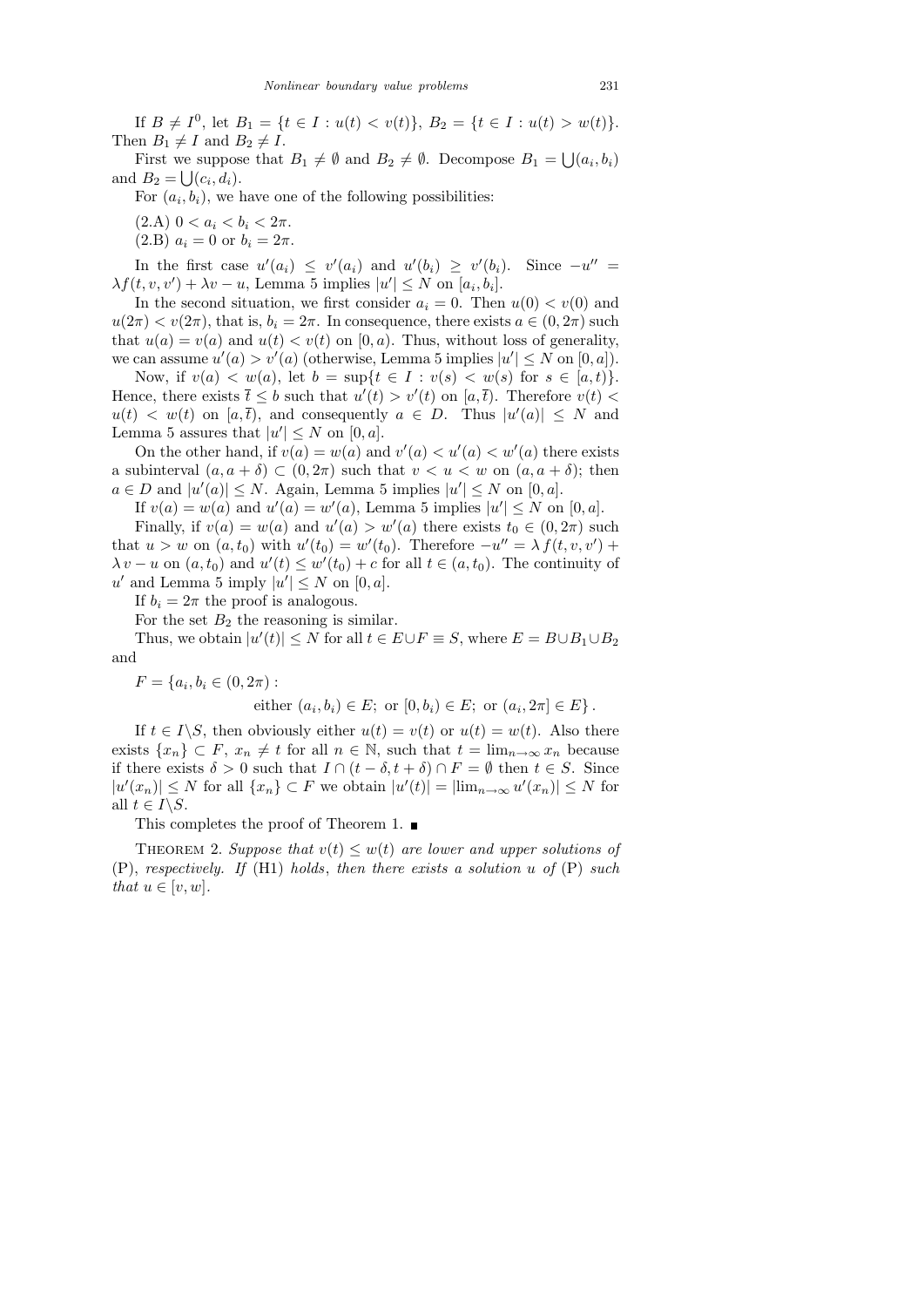Proof. Let  $X = C^1(I)$ . By Lemma 2,  $\frac{d}{dt}p(t, u(t))$  exists for a.e.  $t \in I$ . Problem (2.8) is equivalent to the functional equation  $u = Tu$ , with T defined as in Lemma 3. By Theorem 1 we know that every solution of  $u = \lambda Tu$  satisfies  $||u||_X \leq M$  for some constant  $M > 0$ . In consequence, the Shaefer theorem [11] implies that there exists a solution  $u$  of problem (2.8).

Finally, we prove that every solution u of (2.8) is such that  $u \in [v, w]$ , that is, u is a solution in  $[v, w]$  of problem (P). Indeed, suppose that  $u > w$ on  $[0, 2\pi]$ . Then

$$
-u'' + u = f(t, w, w') + w \le -w'' + w.
$$

Since  $(u - w)(0) = (u - w)(2\pi)$  and  $(u - w)'(0) \ge (u - w)'(2\pi)$ , Lemma 4 implies that  $u \leq w$  on  $[0, 2\pi]$ , which is a contradiction. Consequently, there exists  $s \in [0, 2\pi]$  such that  $u(s) \leq w(s)$ . If there exists  $s_1 \in [0, 2\pi]$  with  $u(s_1) > w(s_1)$ , and there exists  $t_1 < t_2$  in  $(0, 2\pi)$  such that  $u > w$  on  $(t_1, t_2)$ , with  $(u - w)(t_1) = (u - w)(t_2) = 0$ , then in the interval  $(t_1, t_2)$  we have

$$
-u'' + u = f(t, w, w') + w \le -w'' + w.
$$

This, together with the boundary conditions, implies that  $u \leq w$  on  $(t_1, t_2)$ , which is a contradiction.

Therefore, suppose that there exist  $t_1 \leq t_2$  in  $(0, 2\pi)$  such that  $u > w$ on  $[0, t_1) \cup (t_2, 2\pi]$  with  $(u - w)(t_1) = (u - w)(t_2) = 0$ . In both intervals we have  $(u - w)'' \ge u - w > 0$ .

If  $(u-w)'(0) \ge 0$  then  $(u-w)'(t) > 0$  for any  $t \in [0, t_1)$  and  $(u-w)(t_1) > 0$  $(u - w)(0) > 0$ , which is not possible.

On the other hand, if  $(u - w)'(0) < 0$ , we obtain  $(u - w)'(2\pi) < 0$ . In consequence,  $(u - w)' < 0$  on  $(t_2, 2\pi]$  and  $(u - w)(t_2) > (u - w)(2\pi) > 0$ .

Therefore  $u \leq w$  on the interval I. Analogously we can prove that  $u \geq v$ on I. Hence, every solution of  $(2.8)$  is a solution of problem  $(P)$  in the sector  $[v, w]$ .

This completes the proof of Theorem 2.  $\blacksquare$ 

3. Monotone iterative technique. Throughout this section we suppose that  $v \leq w$  are lower and upper solutions of  $(P)$ , respectively. We introduce the following hypotheses:

(H2) There exists 
$$
M \in L^1(I)
$$
 such that  $M(t) > 0$  for a.e.  $t \in I$  and

(3.1) 
$$
f(t, \phi, s) - f(t, \varphi, s) \ge -M(t)(\phi - \varphi)
$$

for a.e.  $t \in I$  and every  $v(t) \leq \varphi \leq \varphi \leq w(t)$ ,  $s \in \mathbb{R}$ .

(H3) There exists  $N \in L^1(I)$  such that  $N(t) \geq 0$  for a.e.  $t \in I$  and

(3.2) 
$$
f(t, u, s) - f(t, u, y) \ge -N(t)(s - y)
$$

for a.e.  $t \in I$  and every  $v(t) \le u \le w(t)$ ,  $s \ge y$ ,  $s, y \in \mathbb{R}$ .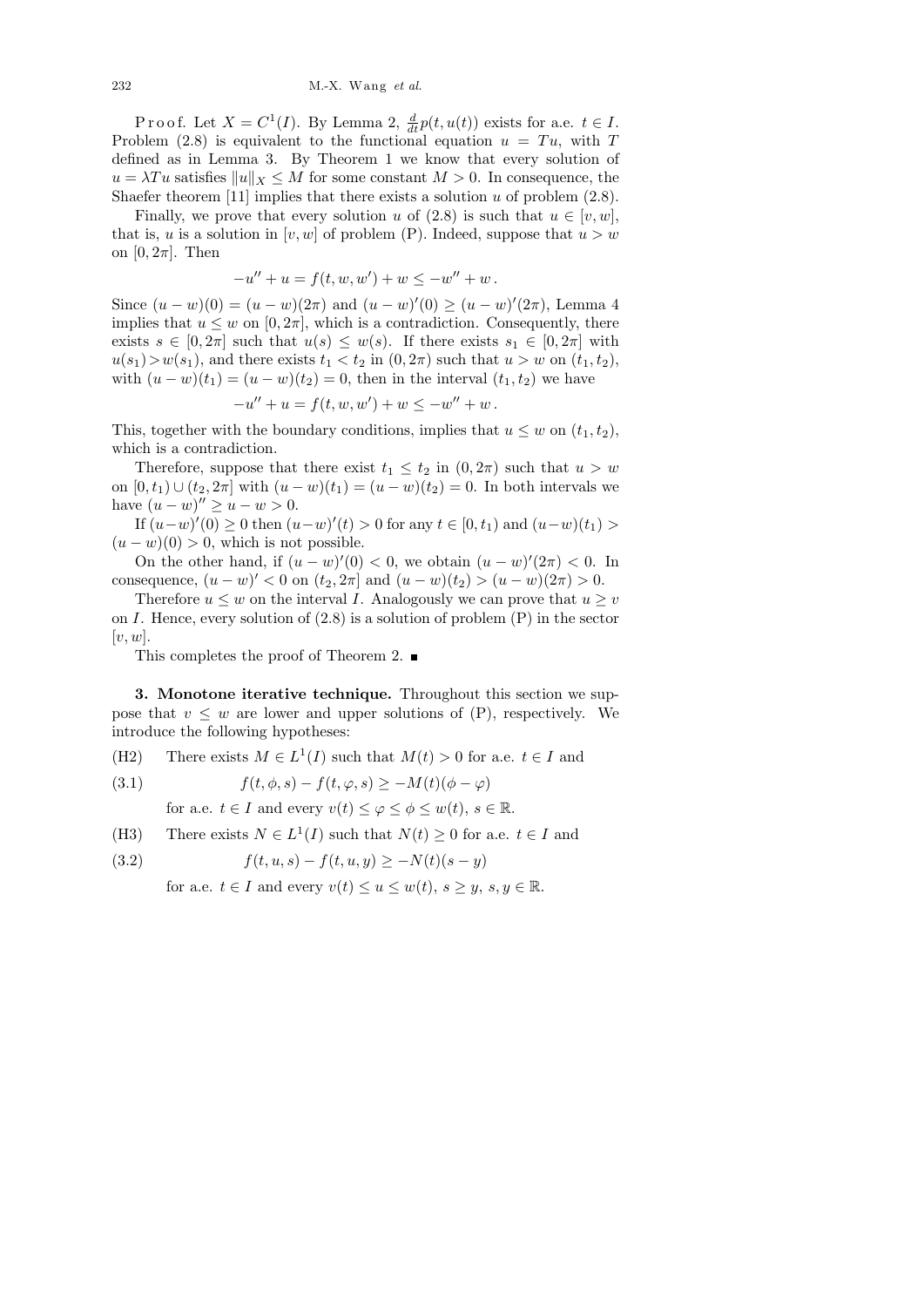THEOREM 3. Suppose that  $(H1)–(H3)$  hold. Then there exist monotone sequences  $v_n \nearrow x$  and  $w_n \searrow z$  as  $n \to \infty$ , uniformly on I, with  $v_0 = v$ and  $w_0 = w$ . Here, x and z are the minimal and maximal solutions of  $(P)$ respectively on  $[v, w]$ , that is, if  $u \in [v, w]$  is a solution of  $(P)$ , then  $u \in [x, z]$ . Moreover, the sequences  $\{v_n\}$  and  $\{w_n\}$  satisfy  $v = v_0 \leq \ldots \leq v_n \leq \ldots$  $\ldots \leq w_n \leq \ldots \leq w_0 = w.$ 

P r o o f. For any  $q \in [v, w] \cap X$ , consider the following quasilinear periodic boundary value problem:

(3.3) 
$$
\begin{cases}\n-u''(t) = f(t, q(t), \frac{d}{dt}p(t, u(t))) + M(t)[q(t) - u(t)], \\
u(0) = u(2\pi), u'(0) = u'(2\pi).\n\end{cases}
$$

Using  $(3.1)$ , we deduce that if u is a solution of  $(3.3)$ , then

(3.4) 
$$
f\left(t, v(t), \frac{d}{dt}p(t, u(t))\right) + M v(t) \leq -u''(t) + M u(t)
$$

$$
\leq f\left(t, w(t), \frac{d}{dt}p(t, u(t))\right) + M w(t).
$$

Using  $(2.1)$ ,  $(H1)$  and  $(3.4)$ , and reasoning as in the proof of Theorem 1, we can say that (3.3) has a solution  $u \in X$ . It is not difficult (using Lemma 4) to prove that this solution is unique. Using the same arguments as in the proof of Theorem 2.1 of [10], it can be proved that  $v \le u \le w$ . Hence (3.3) is equivalent to

(3.5) 
$$
\begin{cases}\n-u''(t) = f(t, q(t), u'(t)) + M(t)(q(t) - u(t)), \\
u(0) = u(2\pi), u'(0) = u'(2\pi).\n\end{cases}
$$

Now, define the operator  $T: X \to X$ ,  $T(q) = u$ , where u is the solution of (3.3).

We shall prove that if  $v \le q_1 \le q_2 \le w$ ,  $q_1, q_2 \in X$ , then  $T(q_1) \le T(q_2)$ . Indeed, let  $u_i = T(q_i)$ ,  $i = 1, 2$ . Then

(3.6) 
$$
\begin{cases}\n-u''_i(t) = f(t, q_i(t), u'_i(t)) + M(t)(q_i(t) - u_i(t)), \\
u_i(0) = u_i(2\pi), u'_i(0) = u'_i(2\pi).\n\end{cases}
$$

If  $u_1 \leq u_2$  is not true, then there exist  $\varepsilon > 0$  and  $t_0 \in I$  such that  $u_1(t_0) = u_2(t_0) + \varepsilon$  and  $u_1 \le u_2 + \varepsilon$  on I.

First, we shall prove that there exists  $(t_1, t_2) \subset I^0$  such that  $u_1 > u_2$  and  $u'_1 \le u'_2$  on  $(t_1, t_2)$ ,  $u'_1(t_1) = u'_2(t_1)$  and  $u_1(t_1) - u_2(t_1) \ge u_1(t_2) - u_2(t_2)$ .

Indeed, let  $y(t)=u_1(t)-u_2(t)$ . If there exists  $[t_1, t_2]$  such that  $y(t)=\varepsilon$  on [t<sub>1</sub>, t<sub>2</sub>], then the conclusion holds. Suppose that for any subinterval  $(a, b)$  $I^0$ , there exists  $t \in (a, b)$  such that  $y(t) < \varepsilon$ . If  $t_0 = 2\pi$ , then  $t_0 = 0$ . Thus  $y(0) = y(2\pi) = \varepsilon$  and  $0 \le y'(2\pi) = y'(0) \le 0$ . If  $t_0 \in I^0$ , then  $y'(t_0) = 0$ . Hence we always have  $y'(t_0) = 0$ .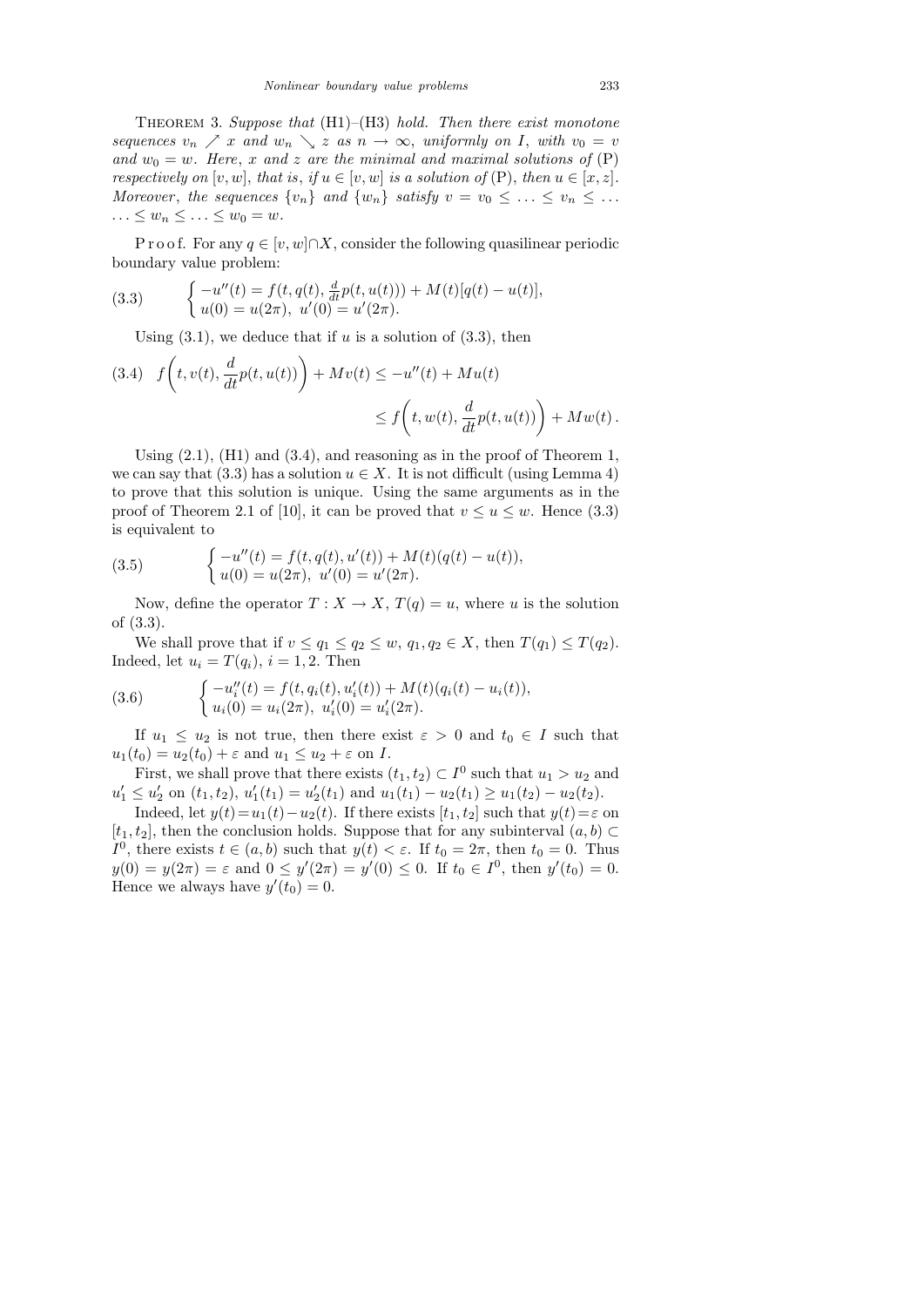Since  $y(0) = y(2\pi)$ , we can take  $t_0 < 2\pi$ . Because  $y(t_0) = \varepsilon \ge y(t)$  and  $y(t) \neq \varepsilon$  in any right neighborhood of  $t_0$ , there exists  $t_2 \in (t_0, 2\pi)$  such that  $y'(t_2) < 0$  and  $y(t_2) > 0$ . Hence, there exists  $t_1 \in [t_0, t_2)$  such that  $y'(t_1) = 0$ and  $y'(t) < 0$  for  $t \in (t_1, t_2]$ . Consequently,  $(t_1, t_2)$  satisfies our requirements.

We consider (3.6) in  $(t_1, t_2)$ . Since  $y' \le 0$  on  $(t_1, t_2)$ , (H2) and (H3) imply that

$$
-u''_1(t) + u''_2(t) = f(t, q_1(t), u'_1(t)) - f(t, q_2(t), u'_2(t)) + M(t)[q_1(t) - q_2(t)],
$$
  

$$
-M(t)[u_1(t) - u_2(t)] \le -N(t)[u'_1(t) - u'_2(t)] - M(t)[u_1(t) - u_2(t)]
$$

for a.e.  $(t_1, t_2)$ .

The function  $y = u_1 - u_2$  satisfies

$$
\begin{cases} y''(t) \ge M(t)y(t) + N(t)y'(t) > N(t)y'(t), \\ y(t_1) \ge y(t_2), \ 0 = y'(t_1) \ge y'(t_2), \end{cases}
$$

for a.e.  $(t_1, t_2)$ .

Solving the differential inequality, we obtain

$$
y'(t_2) \exp\left(-\int_{t_1}^{t_2} N(s) ds\right) > y'(t_1) = 0.
$$

This is a contradiction with  $y'(t_2) \leq 0$ . Therefore,  $u_1 \leq u_2$  on I.

Now, define sequences  $v_0 = v$ ,  $v_n = T(v_{n-1})$ ,  $w_0 = w$  and  $w_n = T(w_{n-1})$ . Because the solution u of (3.3) satisfies  $v \le u \le w$  on I, using the monotonicity of T we see that  $v = v_0 \le v_1 \le \ldots \le v_n \le \ldots \le w_n \le \ldots \le w_1 \le$  $w_0 = w$ . Hence, the limits  $\lim_{n\to\infty} v_n(t) = x(t)$  and  $\lim_{n\to\infty} w_n(t) = z(t)$ exist. Note that  $v_n$  satisfies

$$
\begin{cases}\n-v''_n(t) = f(t, v_{n-1}(t), v'_n(t)) + M(t)[v_{n-1}(t) - v_n(t)] \equiv \widetilde{f}(t, v_n(t), v'_n(t)), \\
v_n(0) = v_n(2\pi), v'_n(0) = v'_n(2\pi), v(t) \le v_n(t) \le w(t),\n\end{cases}
$$

and

$$
|\widetilde{f}(t, v_n(t), v'_n(t))| \le g(|v'_n(t)|) + C \equiv \widetilde{g}(|v'_n(t)|)
$$

and

$$
\int\limits_\lambda^\infty\frac{s}{\widetilde g(s)+K}\,ds=\infty\,.
$$

By Lemma 1, there exists a constant N depending only on  $g, v$  and w such that  $|v'_n| \leq N$  on I for any  $n = 1, 2, \ldots$ , that is,  $\{v_n\}$  is a bounded set of X.

Similarly,  $\{w_n\}$  is a bounded set of X. Using the same arguments as in Lemma 3, it follows that  $v_n \xrightarrow{X} x$  and  $w_n \xrightarrow{X} z$ , that is,

 $\lim_{n \to \infty} (v_n(t), v'_n(t), w_n(t), w'_n(t)) = (x(t), x'(t), z(t), z'(t))$  uniformly on I.